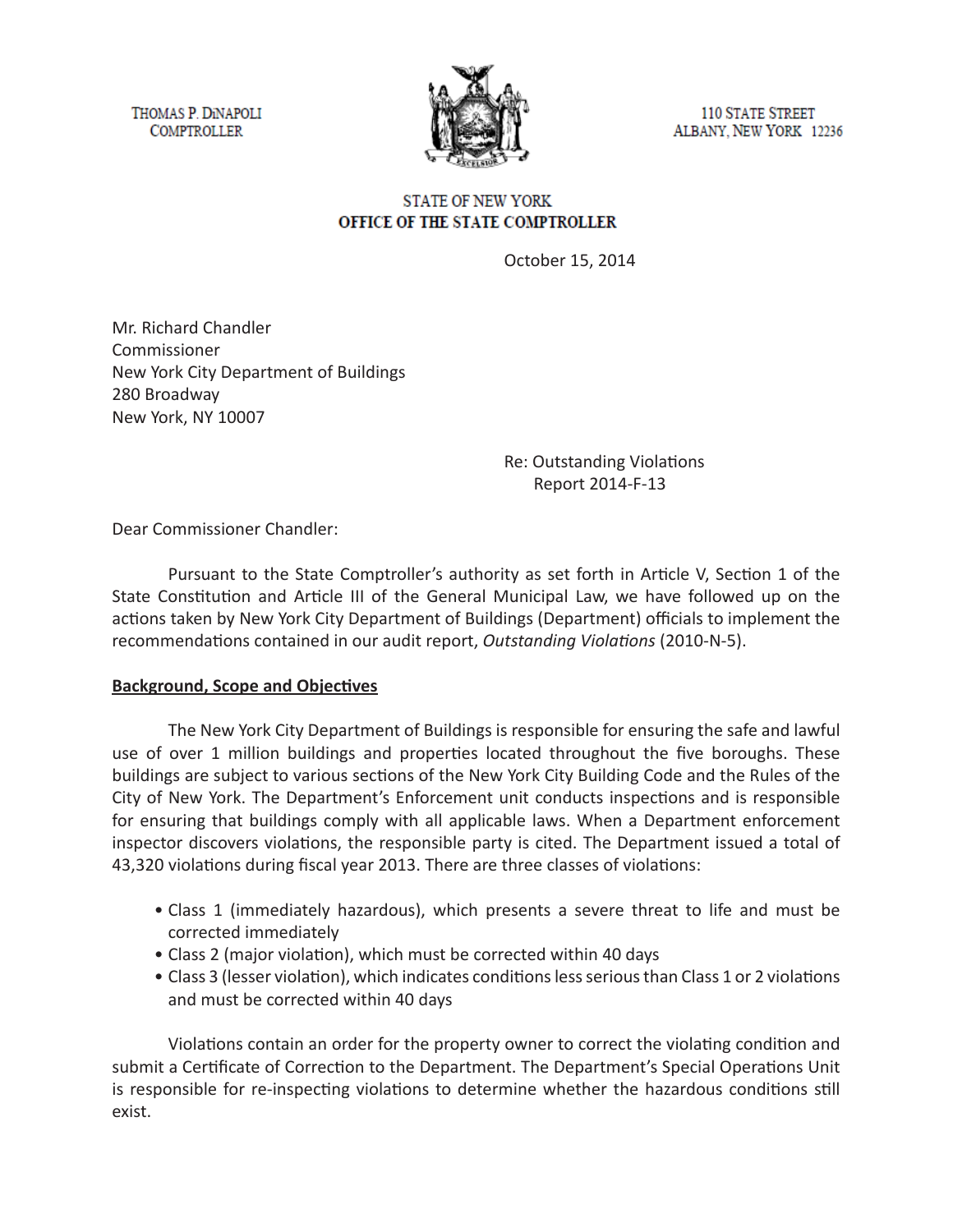Our initial audit report, which was issued December 1, 2011, found that Department managers did not have effective systems in place to ensure hazardous violations were resolved quickly. As a result, some Class 1 violations remained open for as long as six months before the Department followed up to determine if the problems had been corrected. We concluded that these delays placed the public at risk. We further found that when inspections did take place, almost half of the time (47 percent) inspectors found the conditions had not been corrected and continued to pose an immediate threat to life and safety. The objective of our follow-up was to assess the extent of implementation, as of September 9, 2014, of the four recommendations included in our initial report.

#### **Summary Conclusions and Status of Audit Recommendations**

We found that the Department has made progress in addressing the issues identified in our initial report. However, additional improvements are still needed. Of the four prior recommendations, two have been implemented and two have been partially implemented.

### **Follow-up Observations**

## **Recommendation 1**

*Communicate the plan for re-inspecting Class 1 violations to all Enforcement managers and inspectors and ensure properties are re-inspected within the required 60 days.*

Status - Partially Implemented

Agency Action - The Department communicated the plan for re-inspecting Class 1 violations to its Enforcement managers and inspectors. In addition, Department managers and inspectors assigned to the Special Operations Unit were provided with a refresher course on reinspecting properties that had received violations. However, while the average number of days to re-inspect Class 1 violations, issued in March 2014, was about 63 days, our review of these 854 Class 1 violations showed that 474, or 55 percent, were not re-inspected within the required 60 days.

## **Recommendation 2**

*Establish procedures for following-up on cases where inspectors could not access premises for reinspections. Monitor compliance by staff to ensure the follow-up inspections are done.*

Status - Implemented

Agency Action - The Department has established procedures for situations where inspectors cannot gain access to a premises for re-inspection. The procedures require that the inspectors post a "Request for Inspection" notice on the property that includes a request for the responsible parties representing the building to call the Department to arrange for the re-inspection. These no-access re-inspections of cited violations are entered into the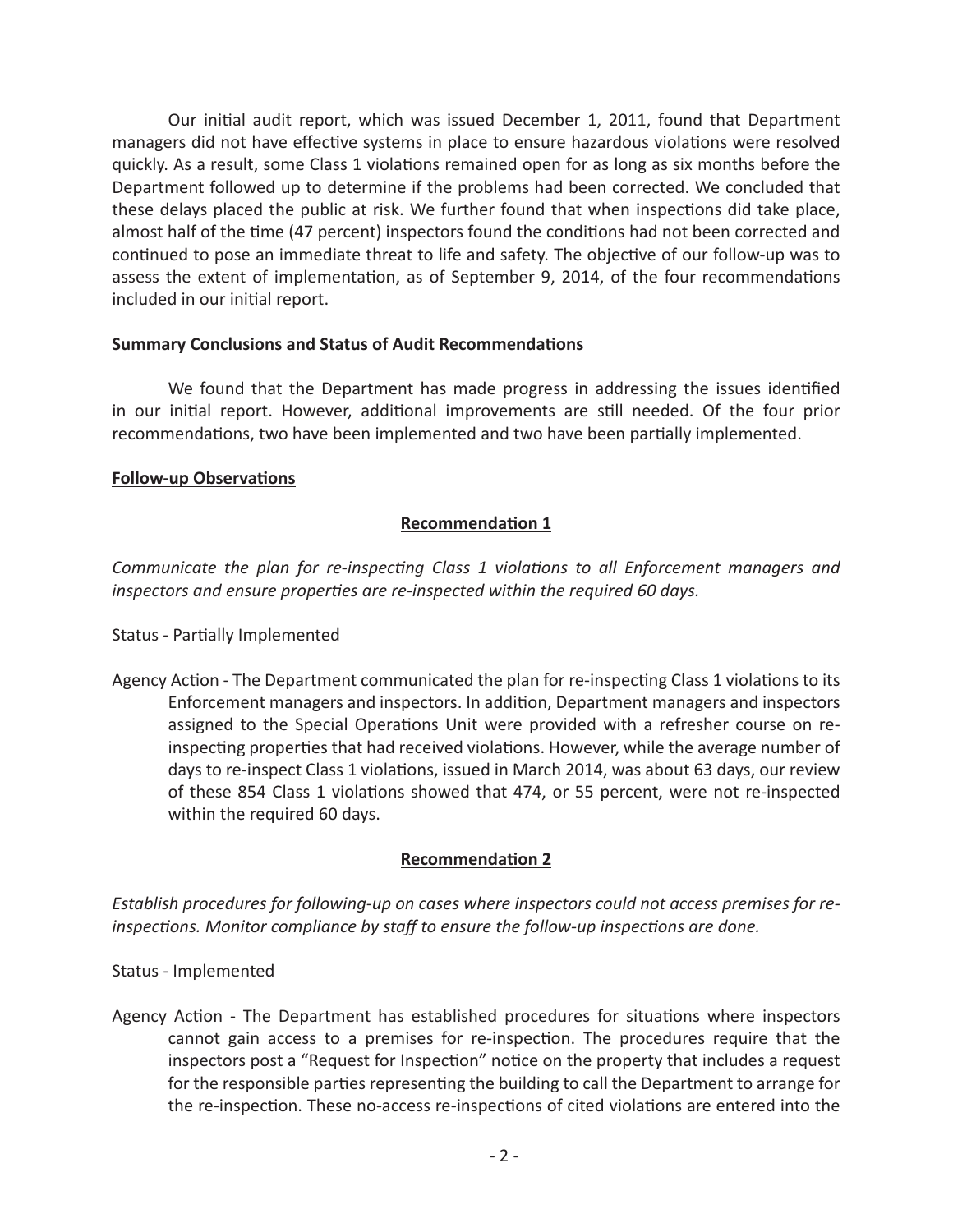Department's database and re-inspections are once again scheduled. The status of these re-inspections is monitored by the Department's Special Operations Unit.

# **Recommendation 3**

*Complete all re-inspections for the Certificates of Correction listed in the monthly samples.*

Status - Partially Implemented

Agency Action - We found that the Department has made progress in increasing the percentage of re-inspections that are completed. In 2013, the Department selected 3,988 Certificates of Correction for re-inspection and visited and completed 97 percent of these re-inspections. This was an improvement from the 75 percent re-inspection rate that we found during our previous audit. According to Department officials, all re-inspections could not be completed due to a lack of access to certain locations. They indicated that they have no enforcement powers, and therefore building managers have no legal obligation to allow Department inspectors access for re-inspection. We believe the Department should continue its efforts to complete all re-inspections and to address the reason(s) for not doing so.

## **Recommendation 4**

*Enhance the Certificates of Correction audit program by implementing the automated selection system and completing the evaluation of audit results.* 

#### Status - Implemented

Agency Action - The Department enhanced the Certificates of Correction audit program by implementing the automated selection system and completing the evaluation of audit results. The Department utilizes a sampling plan to select violations for which they have received Certificates of Correction for re-inspection, and uses the automatic selection system to randomly select these samples of violations. The results of these completed reinspections are entered into the Department's computer database and evaluated by the Department's Analysis Unit.